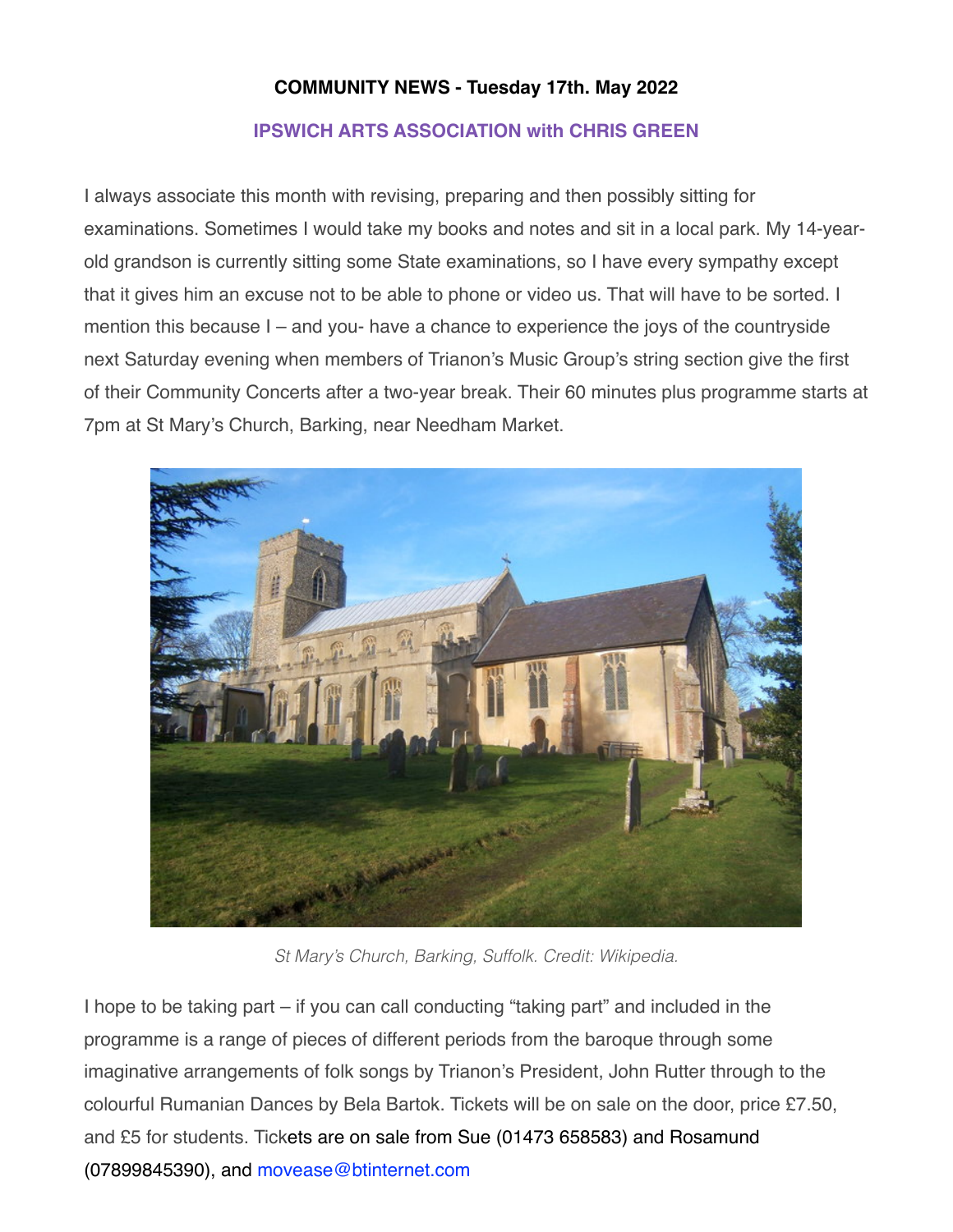To get a body of strings together and explore a very rich repertoire is always a pleasure, and that was proved by conductor Geoffrey Simon. Recorded in 1994, Simon and colleagues had brought together 48 fiddle players from the Violin 1 sections of three London orchestras- the Philharmonia, London and Royal Philharmonic Orchestras, and with arrangements by Julian Milone produced a sparkling programme of eight pieces starting with Dvorak's wistful *Songs by Mother Taught me*, and ending with *Hungarian Dances* by Rachmaninov. This release was one of a series featuring individual sections of London orchestras and disappeared from the catalogue. Now it is coming back



**GEOFFREY SIMON conductor** 

The 48 Violins of THE LONDON PHILHARMONIC ROYAL PHILHARMONIC ORCHESTRA PHILHARMONIA ORCHESTRA

*London Violin Sound - Signum, SIGCD2008. Credit Signum.*

under the Signum brand and released next month. A word of warning: the playing time is just under 39 minutes, but in that time, you will get plenty of opportunities to hear what a dazzling sound the 48 players made (SIGCD 2008).



Regular visitors to the Ipswich Arts Association website will know that approximately every fortnight, the site hosts a new picture by a local artist. A visit at present will introduce visitors to the work of Ian Stanley. He has had a lifelong interest in art but painted only rarely until the early 1990's. He is an amateur artist who works mainly in watercolour or pen and watercolour but sometimes in ink or oils. He exhibits at several local art clubs & groups as a member. He has also exhibited at a number of galleries in East Anglia & at many church & charity exhibitions. His picture *Winter Flypast* was created using ink and watercolour.

*Winter Flypast, Woodbridge by Ian Stanley. Credit: Ian Stanley.*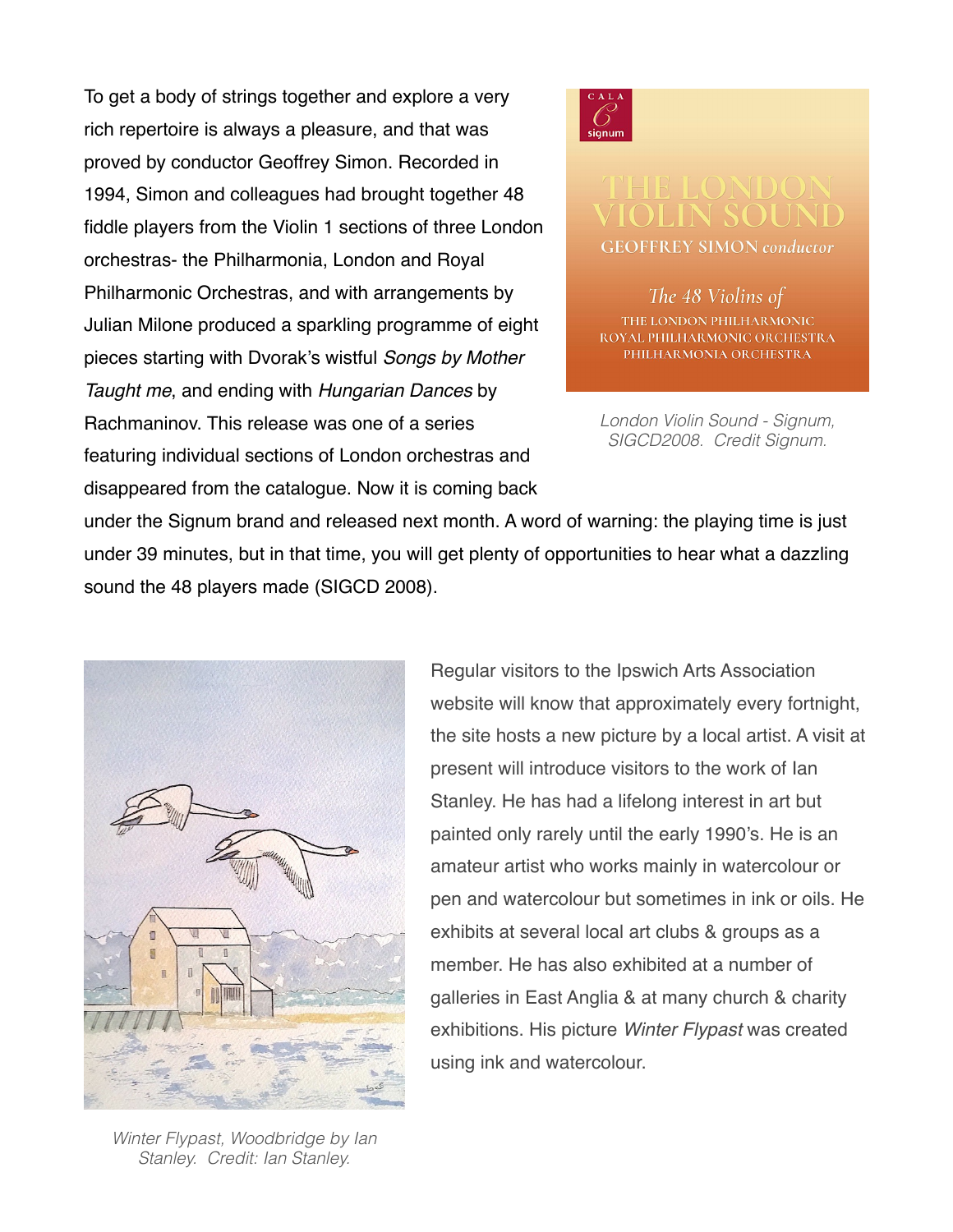Still on the subject of the visual arts, the National Museum of Horse Racing is hosting an important exhibition from next week. The work of Sir Alfred Munnings, British Impressionist and famous painter of horses, horseracing and country life, is being presented at The National Horseracing Museum, Newmarket from 24 May until 12 June, in an important exhibition: Sir Alfred Munnings (1878-1959) lived on the Essex-Suffolk border at Dedham and the exhibition *A Life of his Own*, is organised by The British Sporting Art Trust whose home is in Palace House – part of the overall Museum complex.

The exhibition comprises some forty paintings, watercolours and drawings spanning sixty years of the artist's career. Munnings was one of the most popular and successful artists of his generation and the selected works tell the story of his rise from his early years working in rural Suffolk and Norfolk to his election as President of the Royal Academy in 1944. Generous loans have been secured from public and private collections. We are grateful to the Jockey Club, Atkinson Art Gallery, The Harewood House Trust and The Household Cavalry Mounted Regiment for their support. Some of these works have never been exhibited before.



*Ipswich Chamber Choir in rehearsal. Credit: ICC.*